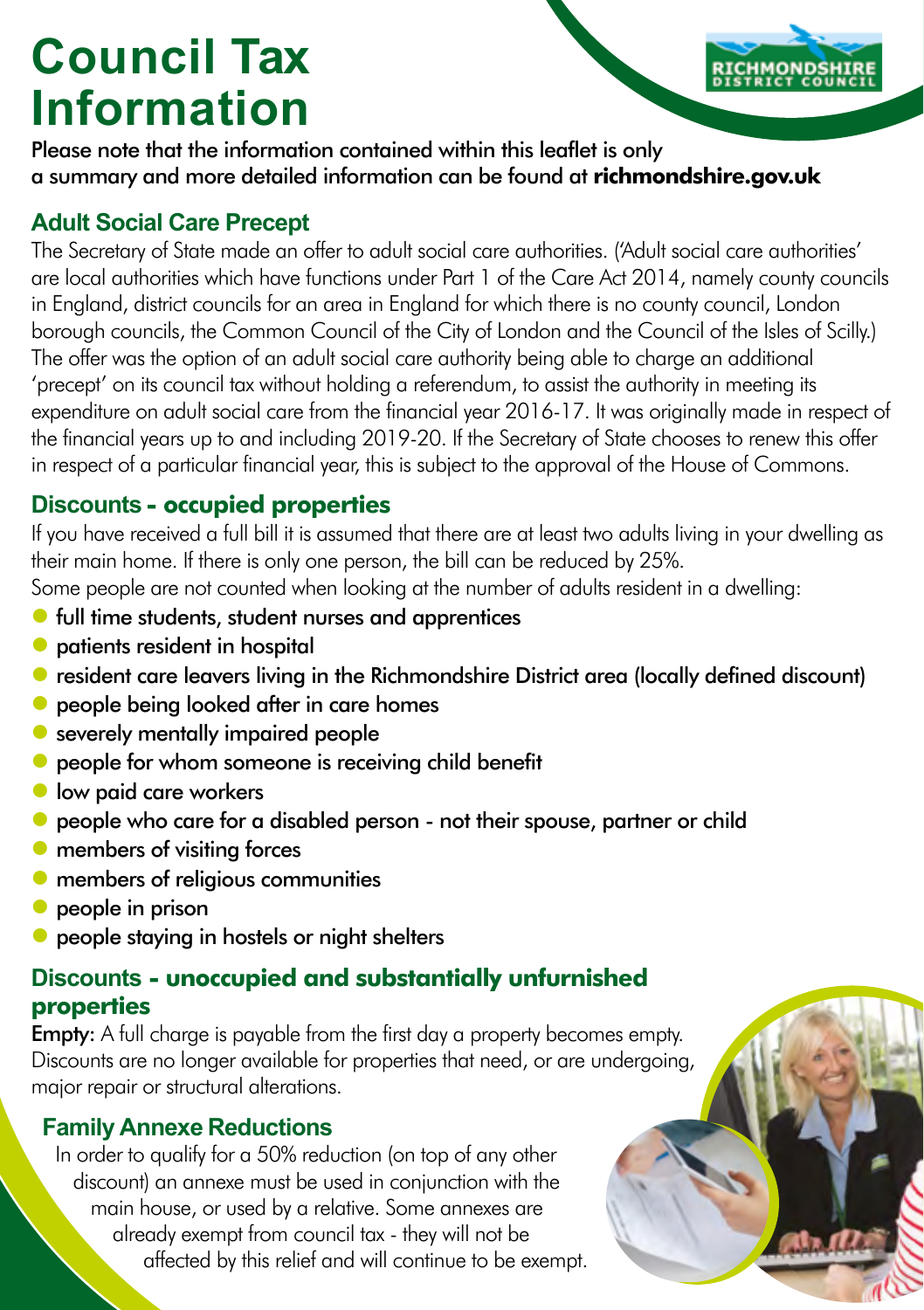# **Long Term Empty Premiums**

Properties that have been empty for two years but less than five years will attract a premium of 100% and charged 200% of the set council tax.

Properties that have been empty for more than five years but less than 10 years will attract a premium of 200% and charged 300% of the set council tax.

Properties that have been empty for more than 10 years will attract a premium of 300% and charged 400% of the set council tax

For more information on this charge and any possible exemptions please go to:

#### **richmondshire.gov.uk**.

## **Council Tax Reduction**

The Council Tax Reduction scheme is a discount applied to your council tax bill. It operates differently for pensionable age and working age applicants. The scheme for pensionable age applicants is defined by Central Government whereas the scheme for working age applicants is set by the council. From 01/04/2022 the scheme for working age applicants will be a simplified scheme based on income bands and household composition. If you are working age and currently receive Council Tax Reduction you may find the amount you receive changes under the new scheme. Details of both schemes from 01/04/2022 and how to make an application for Council Tax Reduction can be found at **richmondshire.gov.uk** or telephone the Benefits Team on **01748 901073**.

# **Exempt Dwellings**

Some dwellings are classed as exempt - where there is no council tax liability. If this affects your home the enclosed bill will show a code giving the reason and the period of exemption. The codes are:

- **B** dwelling owned by a charity and unoccupied less than six months
- **D** dwelling left empty by a person who has gone into prison
- **E** dwelling left empty by a person who has moved to receive personal care in a hospital or a home on a permanent basis
- **F** dwelling left empty by a deceased person where less than six months have elapsed since the grant of probate or letters of administration
- **G** empty dwelling where occupation is prohibited by law
- **H** empty dwelling which is awaiting occupation by a minister of religion
- **I** dwelling left empty by a person who has moved elsewhere (not covered by Class E) to receive personal care
- **J** dwelling left empty by a person who has moved elsewhere to provide personal care to another person
- **K** dwelling left empty by a student
- **L** unoccupied dwelling for which the mortgagees are in possession
- **M** halls of residence
- **N** dwelling occupied only by students
- **O** forces barracks and married quarters
- **P** dwelling occupied by a member of a visiting overseas force
- **Q** unoccupied dwelling which is the responsibility of a bankrupt's trustee
- **R** a pitch or mooring not occupied by a caravan or boat
- **S** dwelling occupied only by a person or persons aged under 18
- **T** unoccupied dwelling which forms part of a single property which comprises another dwelling and cannot be let separately from that other dwelling without a breach of planning control such as granny annexes
- **U** dwelling occupied only by a person or persons who is or are severely mentally impaired
- **V** dwelling occupied by diplomats
- **W** annexe occupied by a dependent relative

If you have been allowed a discount/exemption and you should not have been for any of the period shown on the notice you must notify the Local Taxation Team within 21 days. See also penalties section.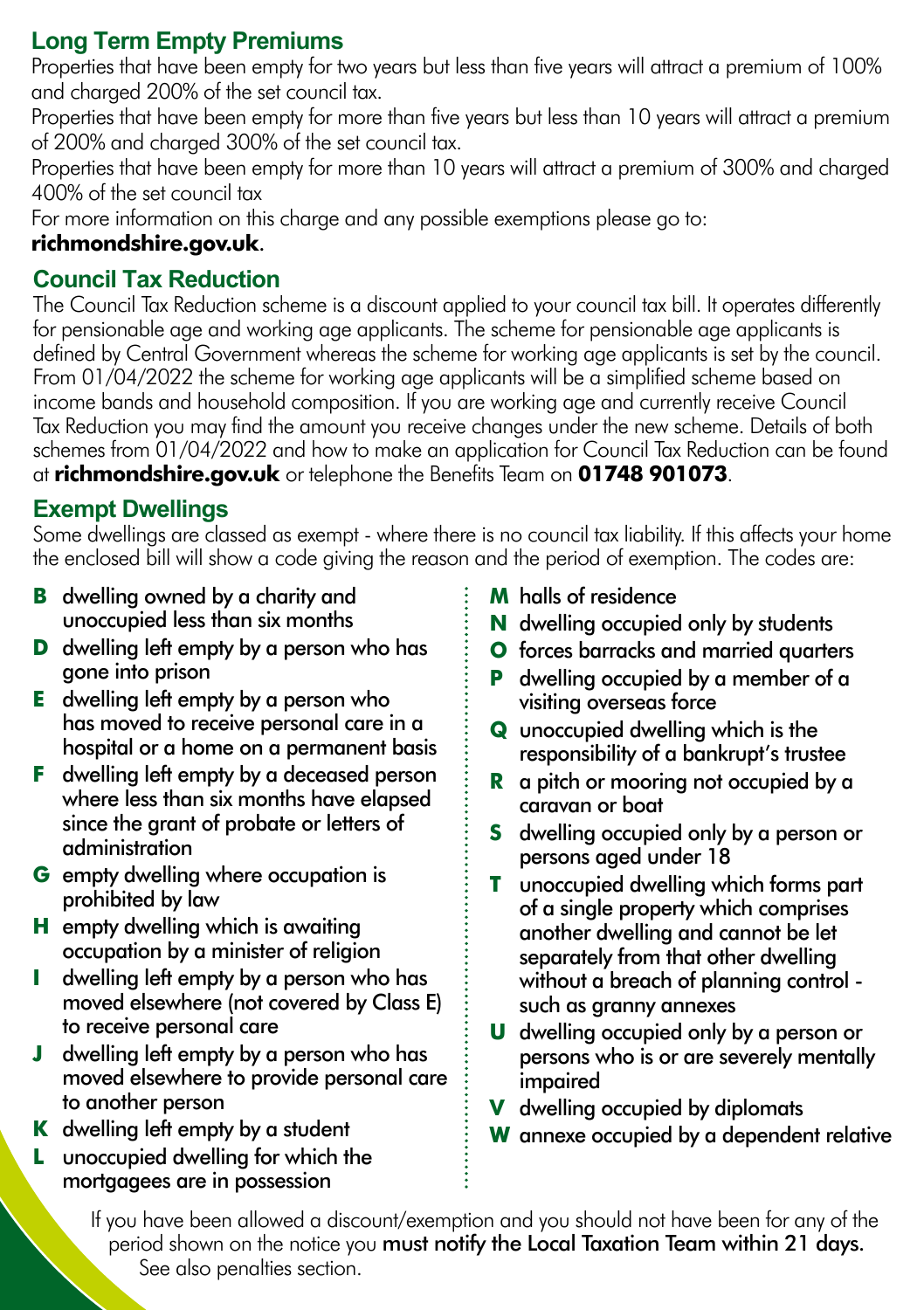# **Council Tax Valuation Bands**

Each dwelling is allocated to one of eight bands according to its open market capital value at 1 April, 1991 - your bill states which band applies to your dwelling.

| <b>Bands</b> | <b>Range of values</b>      | <b>Bands</b> | Range of values     |
|--------------|-----------------------------|--------------|---------------------|
| <b>A</b>     | Up to and including £40,000 | E.           | £88,001 - £120,000  |
| B.           | $E40,001 - E52,000$         | F.           | £120,001 - £160,000 |
| C.           | E52,001 - £68,000           | G            | £160,001 - £320,000 |
| D            | £68,001 - £88,000           | н            | More than £320,000  |

To appeal against the banding contact the valuation office at

#### **www.gov.uk/challenge-council-tax-band**

The grounds for appeal are restricted to:

- where you believe that there has been a material increase or reduction in the value of your dwelling - as a result of building work carried out; a reduction may be the result of demolition of part of the dwelling or a change in the local area
- where the Listing Officer has amended your banding
- where you start or stop using part of your dwelling for business purposes
- where you become the taxpayer of the dwelling for the first time and the same appeal has not already been considered by a valuation tribunal

# **Disabled Person Reductions**

Your bill may be reduced if a permanently disabled person - adult or child - lives in the dwelling. Your dwelling must have certain features which are essential or of major importance to the well being of the disabled person:

- a room other than a bathroom, bedroom, kitchen or toilet which is used mainly by the disabled person
- an additional bathroom or kitchen for use by the disabled person
- $\bullet$  extra space inside the dwelling for the use of a wheelchair

The bill may be reduced to the band immediately below the band shown for your property in the valuation list. Band 'A' properties can also be reduced provided the above criteria is met.

# **Appeals**

You can appeal to the council against the amount of your bill if you consider that:

- you are not liable to pay because you are not the resident or owner
- $\bullet$  the dwelling should be exempt
- you have been refused disabled relief or a discount
- you have been refused council tax reduction or dispute the amount awarded

Appeals on non-valuation matters should be addressed to the council for a written decision. Payments should not be withheld pending the outcome of an appeal - any adjustment which results in an overpayment will be credited against a future liability.